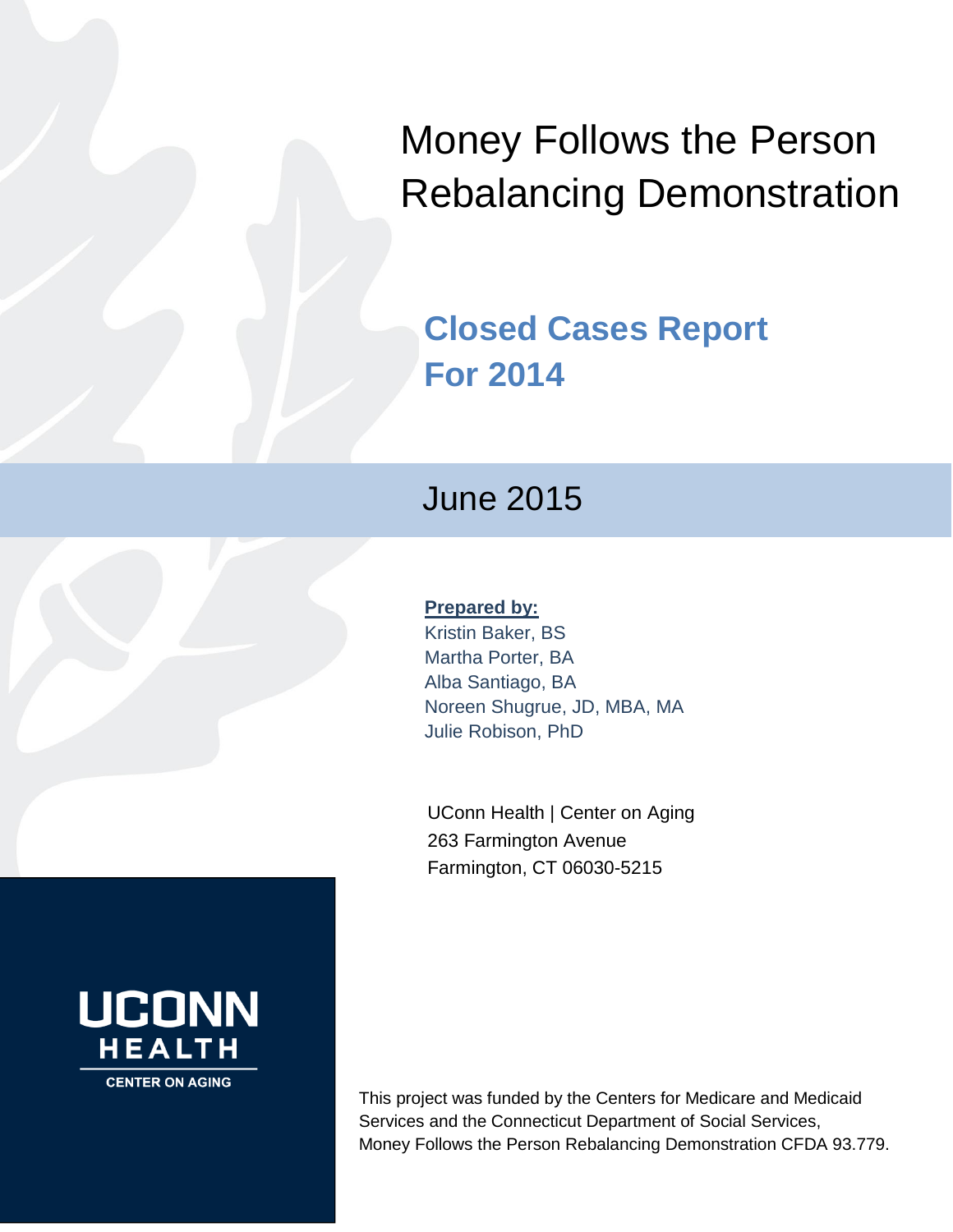# **Introduction**

As part of Connecticut's rebalancing efforts, the Money Follows the Person (MFP) Demonstration transitions residents in institutional facilities to the community. By 2018, Connecticut (CT) seeks to transition 5,200 people from qualified institutions to approved community settings. To achieve this goal, it is important to enable the transition of most individuals who express a desire to return to the community. in the early years of the demonstration, CT experienced a relatively high number of cases closed compared to cases transitioned. Therefore, in 2012 an analysis of case closures was undertaken to identify practices, service needs, and other areas in which improvements may assist the state in reducing case closures and increasing transitions. This is the fourth report produced from the analysis of closed cases. For the previous reports which analyzed closures January through June 2012 and July through December 2012, as well as a report for the full 2013 year please visit: [University of Connecticut Center on Aging](http://www.uconn-aging.uchc.edu/money_follows_the_person_demonstation_evaluation_reports.html)

In order to comprehensively cover the closed cases data, this report is divided into three sections. Section I is an overall picture showing the current status, as well as number and percent of transitioned and closed cases for *referrals made during 2014*. Section II shows a comparison of *cases closed during each of the six years* of the MFP program (2009-2014), and Section III provides specifics on *all cases closed during 2014*, regardless of the year in which the case was referred. In addition, Section III provides a detailed account of the specific reasons cases closed in 2014 in order to inform practice and allow program managers to make programmatic changes that decrease the number of preventable closures.

There are currently 14 reasons a case can be closed:

- 1. Participant not aware of referral and does not wish to participate
- 2. Participant would not cooperate with care planning process
- 3. Participant changed their mind and would like to remain in the facility
- 4. COP/Guardian refused participation
- 5. Participant moved out of state
- 6. Exceeds mental health needs
- 7. Exceeds physical health needs
- 8. Transitioned to community before informed consent signed
- 9. Reinstitutionalized for 90 days or more
- 10. Other
- 11. Nursing home closed and moved to another facility (excluded from analysis)
- 12. Died (excluded from analysis)
- 13. Non-demo: Transition services complete (excluded from analysis)
- 14. Completed 365 days of participation (excluded from analysis)

#### **Methods**

Numerical data for cases closed, cases transitioned and new referrals were obtained through Microsoft Access queries of MFP program data stored in the My Community Choices web-based tracking system.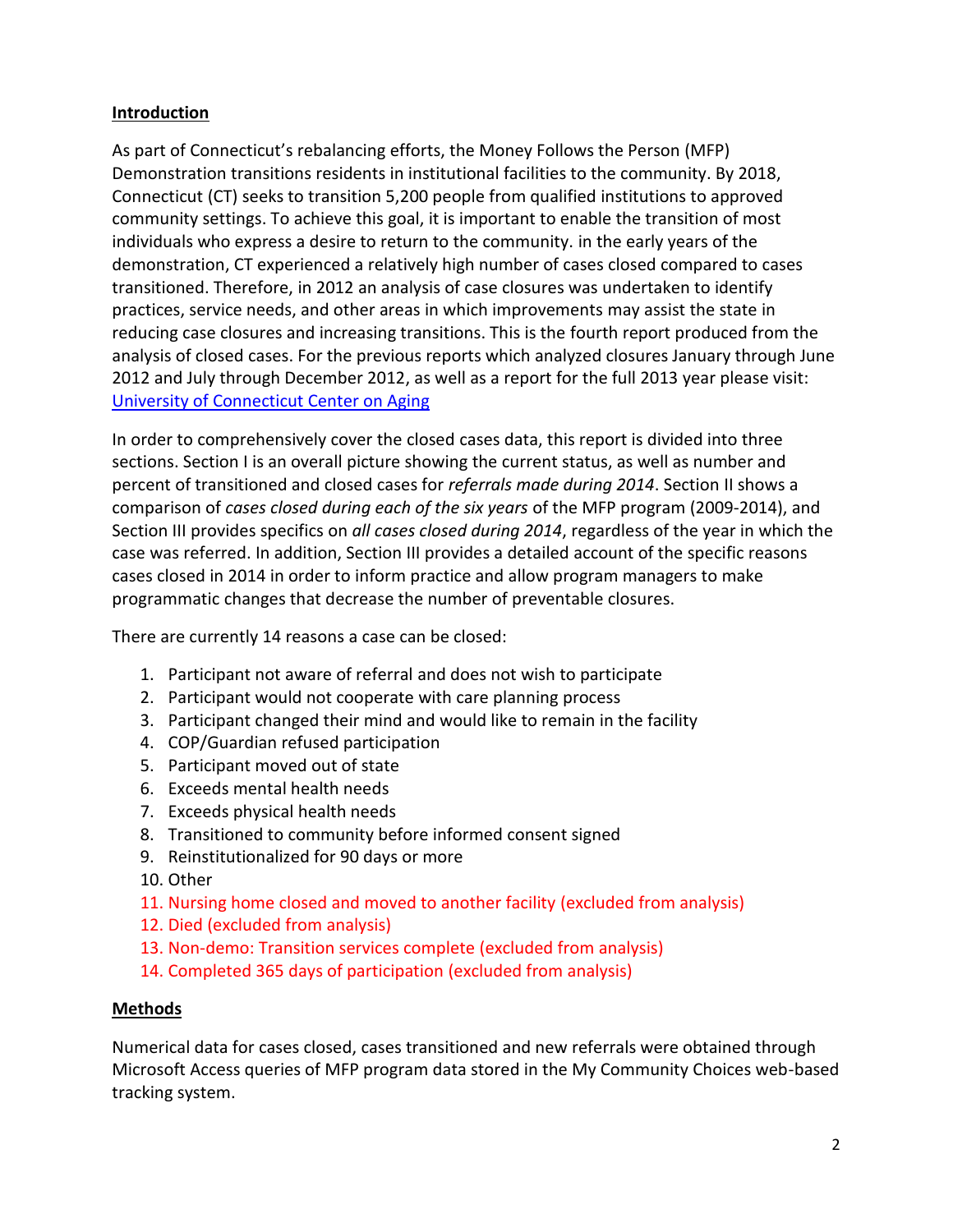For the purposes of this analysis, cases closed under the last four closure codes (11-14 above) were excluded because programmatic changes would not affect their occurrence: nursing home closed and moved to another facility, died, non-demo: transition services complete, and completed 365 days of participation. Also excluded were any additional referrals from nursing home closures regardless of the case closure reason.

#### **Section I: Status of Referrals made between January and December 2014**

A total of 1879 referrals were received during 2014. Excluding referrals that are currently closed due to the following reasons: died (148), completed 365 days of participation (11) and nondemo: transition services complete (2), the number of total referrals from 2014 is 1718. As of April 6, 2015, the current status of these referrals is distributed as follows:

| <b>Current Status</b>                                        |              | 2014         | 2014         | 2013  | 2013           |
|--------------------------------------------------------------|--------------|--------------|--------------|-------|----------------|
|                                                              |              | <b>Cases</b> | %            | Cases | %              |
| <b>Closed</b> (w/out transitioning)                          |              | 460          | 27           | 348   | 31             |
| <b>Recommend Closure Approved</b><br>(w/out transitioning)   |              | 82           | 5            | 12    | 1              |
| <b>Recommend Closure Initiated</b><br>(w/out transitioning)  |              | 20           | $\mathbf{1}$ | 10    | $\mathbf{1}$   |
| <b>Transitioned (total)</b>                                  |              | 406          | 24           | 336   | 30             |
| Open cases<br>-                                              |              | 384          | 22           |       |                |
| Closed<br>-                                                  |              | $9*$         | $\mathbf{1}$ |       |                |
| Closure recommended<br>$\overline{\phantom{0}}$              |              | 12           | $\mathbf{1}$ |       |                |
| Closure initiated<br>$\overline{\phantom{0}}$                |              | $\mathbf{1}$ | 0            |       |                |
| In Progress (total)                                          |              | 750          | 44           | 403   | 36             |
| Assigned to Field<br>$\overline{\phantom{0}}$                |              | 164          | 10           | 34    | $\overline{3}$ |
| <b>Informed Consent Signed</b><br>$\overline{\phantom{0}}$   |              | 163          | 10           | 205   | 18             |
| Care Plan Approved<br>-                                      |              | 395          | 23           | 137   | 12             |
| <b>Transition Plan Submitted</b><br>$\overline{\phantom{0}}$ |              | 17           | $\mathbf{1}$ | 23    | $\overline{2}$ |
| <b>Transition Plan Approved</b><br>$\overline{\phantom{0}}$  |              | 11           | $\mathbf{1}$ | 4     | 0              |
|                                                              | <b>Total</b> | 1718         |              | 1109  |                |

#### **Table 1: Current Status (as of 4/6/15) for 2014 referrals compared to those from 2013**

\* These 9 closed and transitioned cases are included in the total closed cases in this report for a total of 469 cases closed

Of the 1718 referrals made in 2014, 27% (469) are now closed and another 115 (7%) are in the closure process (closure recommended, initiated, or approved). Twenty-two percent (384) are referrals that transitioned and are still open; the remaining 44% (750) are still active in the transition process. As of April 6, 2015, 24% (406) of referrals from 2014 had transitioned.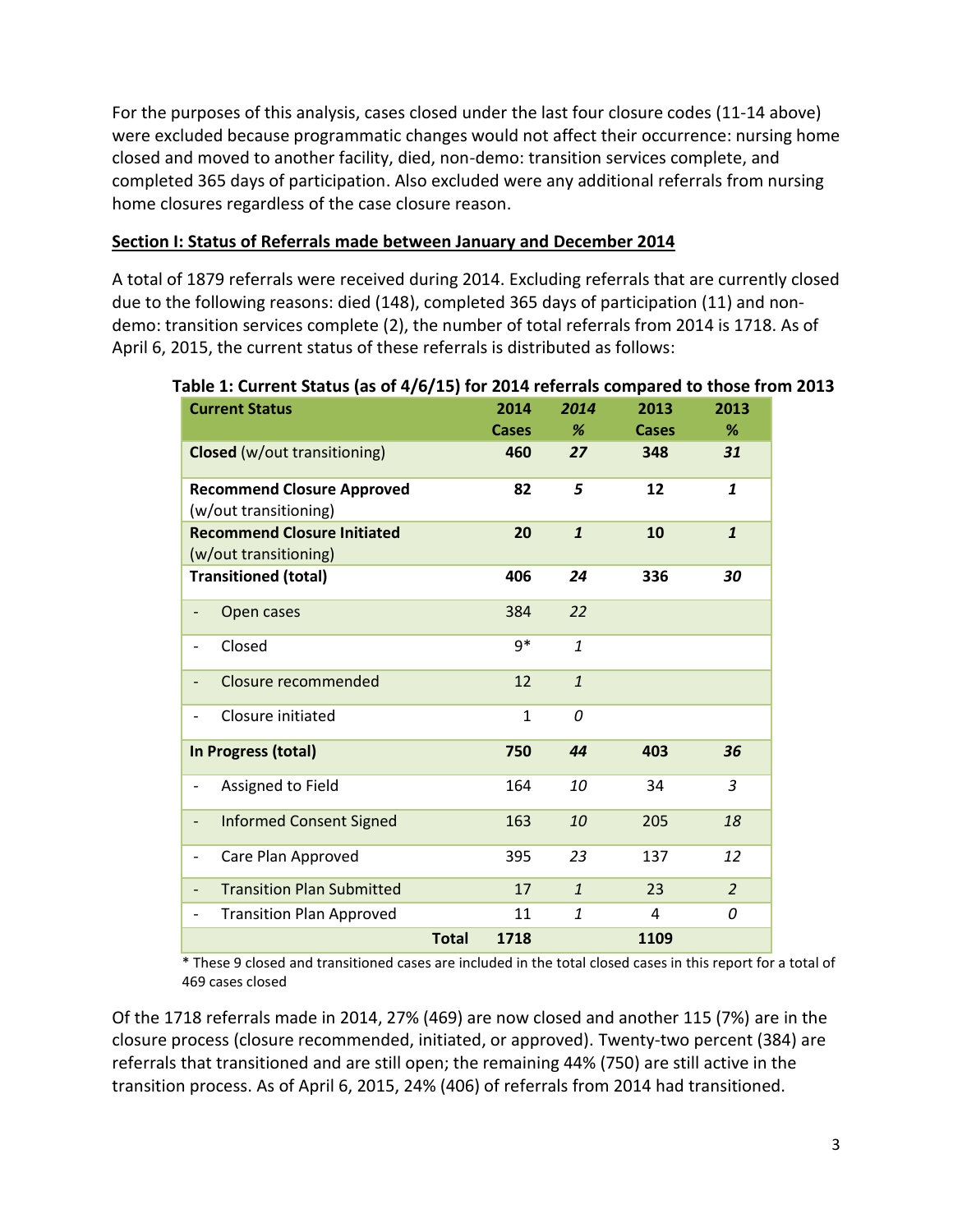Cases referred during 2014 that transitioned (406) or closed (469) by April 6, 2015 were distributed by region, by Home and Community-Based Services (HCBS) package, and by target population as noted in Tables 2, 3 and 4. Closures are classified by reason closed in Table 5.

Regional variations in percentage of referrals transitioned were relatively low, ranging from 22% in the Southwest to 25% in the North Central region. Regional differences in the percentage of referrals closed were more notable. The South Central region closed 20% of its referrals, while the Southwest region closed 32% of referrals.

|                      |                  | % of total<br><b>Transitioned</b><br>transitions<br>% (of refs.<br>#<br>#<br>in each |         | <b>Closed</b><br>% (of refs.<br>in each | $\sim$ , $\sim$ , $\sim$<br>% of total<br>closures<br>$(n=469)$ |         |    |
|----------------------|------------------|--------------------------------------------------------------------------------------|---------|-----------------------------------------|-----------------------------------------------------------------|---------|----|
| <b>Region</b>        | <b>Referrals</b> |                                                                                      | region) |                                         |                                                                 | region) |    |
| Eastern              | 194              | 44                                                                                   | 23      | 11                                      | 58                                                              | 30      | 12 |
| <b>North Central</b> | 638              | 157                                                                                  | 25      | 39                                      | 186                                                             | 29      | 40 |
| <b>Northwest</b>     | 257              | 60                                                                                   | 23      | 15                                      | 75                                                              | 29      | 16 |
| <b>South Central</b> | 410              | 97                                                                                   | 24      | 24                                      | 81                                                              | 20      | 17 |
| <b>Southwest</b>     | 219              | 48                                                                                   | 22      | 12                                      | 69                                                              | 32      | 15 |
| <b>Total</b>         | 1718             | 406                                                                                  |         |                                         | 469                                                             |         |    |

 **Table 2: Transitions and closures of referrals from 1/1/2014 to 12/31/2014 by region**

Over three-quarters of referrals transitioned under one of three HCBS packages: the Physical Disability State Plan (PDSP), one of the CT Home Care Program for the Elderly (CHCPE) waivers/plans, or the Personal Care Assistance (PCA) waiver. Another 7 percent transitioned under the WISE Mental Health waiver (MH-WISE). By contrast, closed cases came primarily from those accepted to the CHCPE (48%); the PCA waiver (21%), and the WISE waiver (20%). Sixteen percent of closed referrals did not have an assigned HCBS package.

| <b>HCBS Package</b> | <b>Transitioned</b> | %              | <b>Closed</b>  | %              |
|---------------------|---------------------|----------------|----------------|----------------|
| <b>ABI</b>          | 8                   | $\overline{2}$ | 9              | 2              |
| <b>CHCPE</b>        | 2                   | 0.5            | 132            | 33             |
| <b>CHCPE-AFL</b>    | 3                   | $\mathbf{1}$   | $\mathbf{1}$   | 0.3            |
| <b>CHCPE-AL</b>     | 5                   | $\mathbf{1}$   | $\mathbf{1}$   | 0.3            |
| <b>CHCPE-L1</b>     | $\mathbf{1}$        | 0.3            | $\Omega$       | $\theta$       |
| <b>CHCPE-PCA-AB</b> | 62                  | 15             | 12             | 3              |
| <b>CHCPE-PCA-LI</b> | 66                  | 16             | 28             | $\overline{z}$ |
| <b>CHCPE-PCA-SD</b> | 8                   | 2              | 3              | 0.8            |
| <b>CHCPE-S</b>      | 65                  | 16             | 14             | $\overline{4}$ |
| <b>DDS</b>          | 1                   | 0.3            | 6              | $\overline{2}$ |
| DDS-C               | 21                  | 5              | $\mathbf{1}$   | 0.3            |
| <b>DDS-IFS</b>      | 10                  | 2              | 0              | 0              |
| <b>KB</b>           | $\mathbf{1}$        | 0.3            | $\Omega$       | 0              |
| <b>MH-WISE</b>      | 27                  | 7              | 80             | 20             |
| <b>MHSP</b>         | $\mathbf{1}$        | 0.3            | $\overline{2}$ | 0.5            |
| <b>OTHER</b>        | $\mathbf{1}$        | 0.3            | $\overline{2}$ | 0.5            |
| <b>PCA</b>          | 53                  | 13             | 84             | 21             |
| <b>PDSP</b>         | 71                  | 17             | 20             | 5              |
| <b>Total</b>        | 406                 |                | 395*           |                |

#### **Table 3: Transitions and closures of referrals from 2014 by HCBS package**

\* There were an additional 74 closed cases that were missing the HCBS package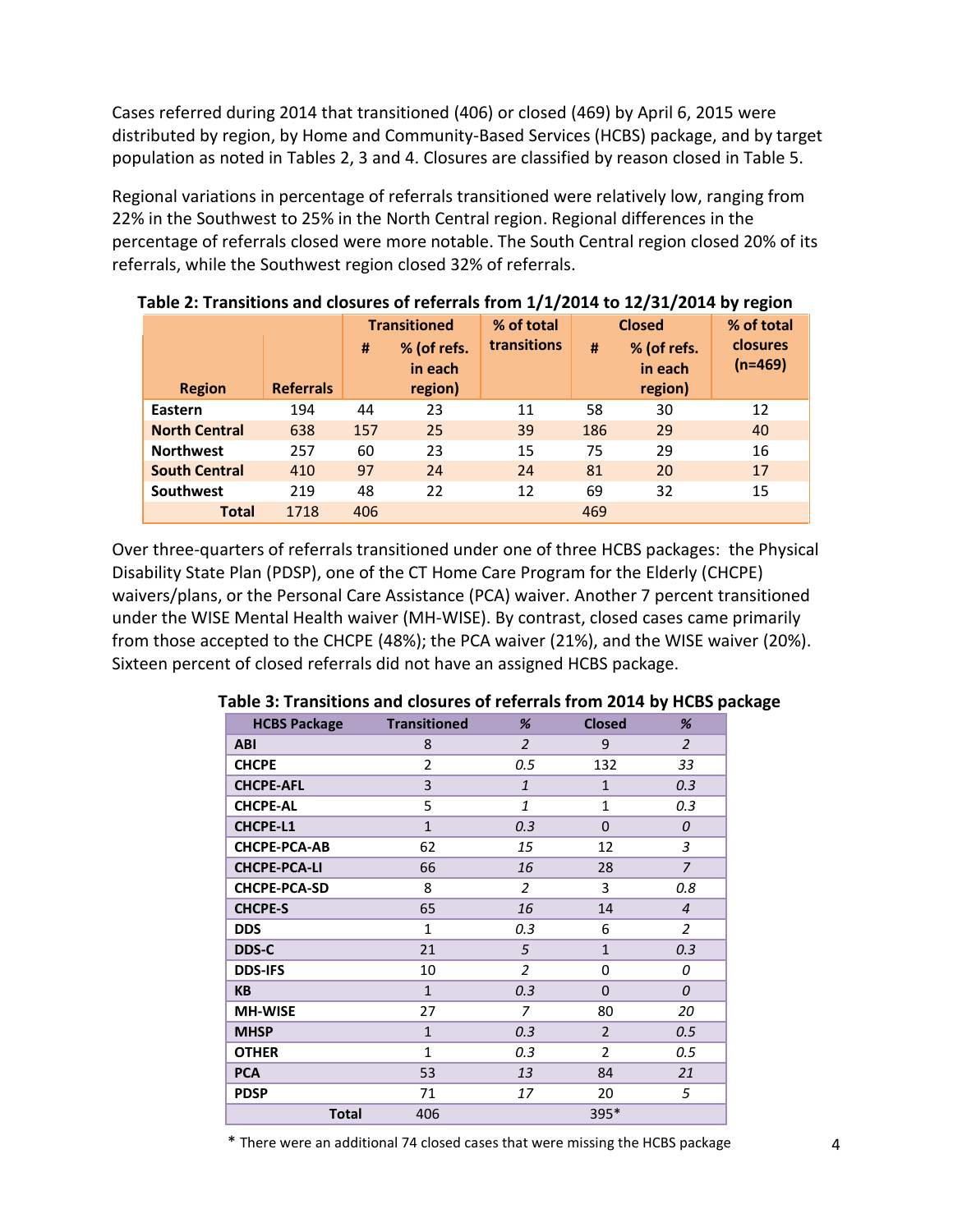The greatest number of transitions (50%) and closures (64%) were older adults (Table 4). A higher percentage of referrals in the mental health target population were closed (16%) versus transitioned (8%). Both the developmental and physical disability target populations had a higher percentage of transitions than closures.

| <b>Target Population</b>        | <b>Transitioned</b> | ℅  | <b>Closed</b> | ℅  |
|---------------------------------|---------------------|----|---------------|----|
| <b>Developmental Disability</b> | 36                  | 9  | 6             |    |
| <b>Elderly</b>                  | 202                 | 50 | 207           | 64 |
| <b>Mental Health</b>            | 31                  | 8  | 53            | 16 |
| <b>Physical Disability</b>      | 137                 | 34 | 60            | 18 |
| Total                           | 406                 |    | $326*$        |    |

#### **Table 4: Transitions and closures of referrals from 2014 by target population**

\* There were an additional 143 closed cases that were missing target population

#### **Table 5: Closures of referrals from 2014 by reason compared to 2013**

| <b>Closure Reason</b>                                                      | <b>Cases</b> | %              | 2013<br>cases | 2013<br>%      |
|----------------------------------------------------------------------------|--------------|----------------|---------------|----------------|
| <b>Transitioned to community before</b><br>informed consent signed         | 182          | 39             | 41            | 12             |
| Participant changed their mind and<br>would like to remain in the facility | 91           | 19             | 114           | 33             |
| COP/Guardian refused participation                                         | 86           | 18             | 71            | 20             |
| <b>Exceeds physical health needs</b>                                       | 30           | $\overline{z}$ | 23            | 7              |
| Participant would not cooperate with<br>care planning process              | 24           | 5              | 37            | 11             |
| <b>Other</b>                                                               | 21           | 5              | 8             | $\overline{2}$ |
| <b>Exceeds mental health needs</b>                                         | 14           | $\overline{3}$ | 14            | $\overline{a}$ |
| Participant not aware of referral &<br>does not wish to participate        | 11           | $\overline{2}$ | 15            | $\overline{a}$ |
| <b>Reinstitutionalized for 90 days or more</b>                             | 5            | $\mathbf{1}$   | 19            | 5              |
| Participant moved out of state                                             | 5            | $\mathbf{1}$   | 6             | 2              |
| <b>Total</b>                                                               | 469          |                | 348           |                |

As seen in Table 5, compared to 2013, a much greater percentage of closed referrals in 2014 transitioned before informed consent was signed (39% vs. 12% in 2013). This is consistent with the mass referral of the backlog of applications – some of these people already left before the case was assigned to the field. Meanwhile, the relative percentage of referrals closed because the participant changed their mind fell in 2014 (19% vs. 33% in 2013), and the percentage of referrals which closed because the participant would not cooperate with care planning also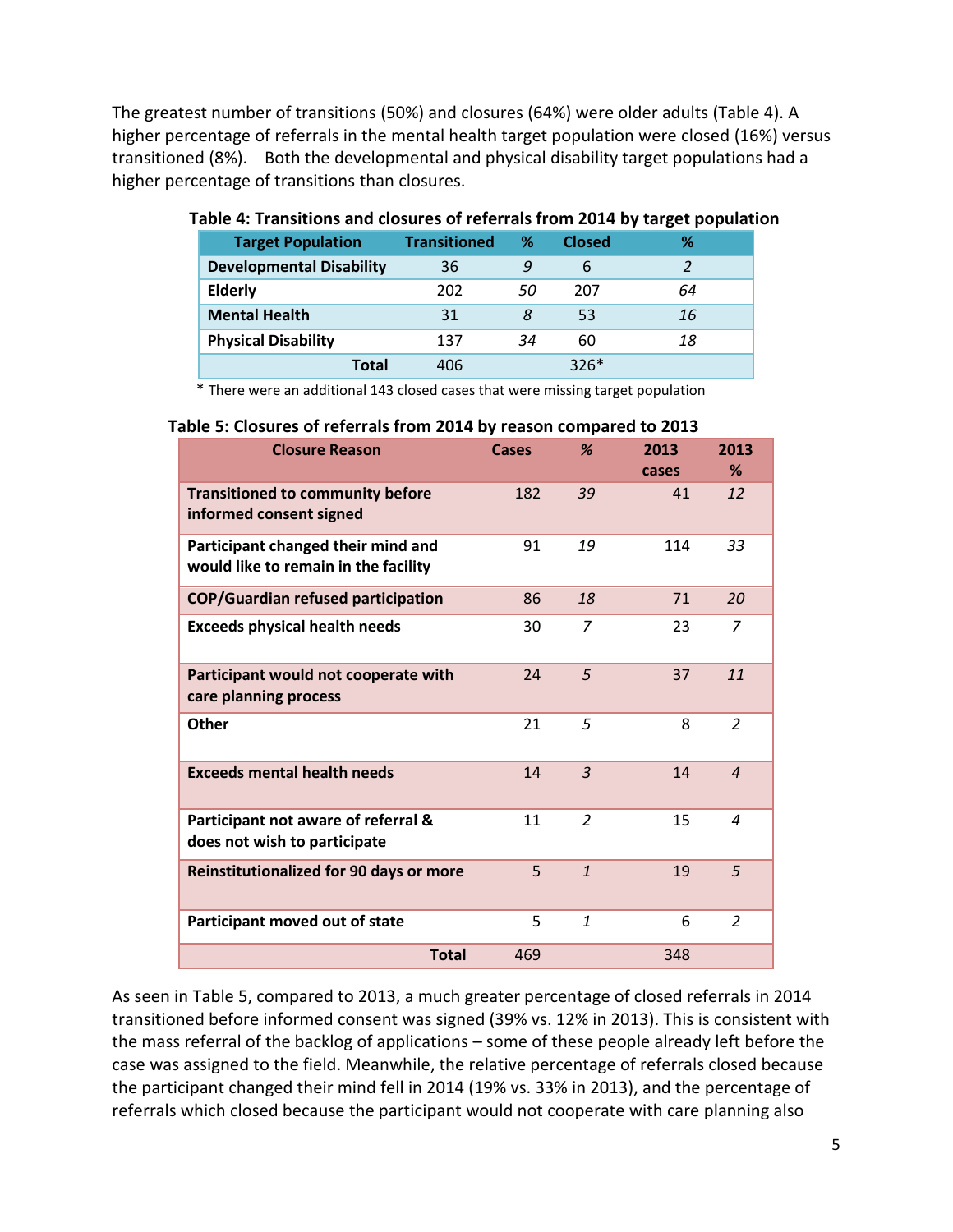decreased (5% vs. 11% in 2013). The new process added engagement services specifically to reduce these types of closures. It is possible these services contributed to these decreases – if so, this trend will likely continue in 2015.

# **Section II: Comparison of Closed Cases by Year, 2009-2014**

During 2014 MFP experienced 1718 referrals, 595 transitions and 756 closures (referrals and closures exclude those that closed due to the 4 excluded reasons). Compared to 2013 there was a 55% increase in new referrals, a 3% decrease in cases transitioned, and a 2% decrease in cases closed. The increase in referrals reflects a new transition process begun in March of 2014, including the creation of a new Specialized Care Manager position and reorganization of field staff into regional teams. This allowed Central Office to refer to the field many of the consumers who had applied to MFP but were waiting to be assigned to the field due to lack of assessment staff.



Whenever there is a large number of referrals, the number of transitions often drops or slows down as TCs and HCs in particular are working with these new referrals to get them transitioned. Often this trend is followed in the next time period by an increase in transitions. The new process was designed to decrease the number of closed cases – the 2% decrease in closed cases may be a good sign, though the 3% decrease in transitions should be monitored to determine if it is a temporary result of the new process or a worrisome trend.

The change to the new transition process is evident in Figure 1a as well. With the new staff and process fully underway, transitions increased in the second half of the year. Central Office assigned more waitlisted referrals to the field later in 2014 as more teams were created. Unfortunately, due to this waitlist and delay from application to assignment, a greater than usual proportion of these waitlisted referrals were immediately closed for reasons such as the consumer had already left the facility, had died, or his/her health or other circumstances had changed.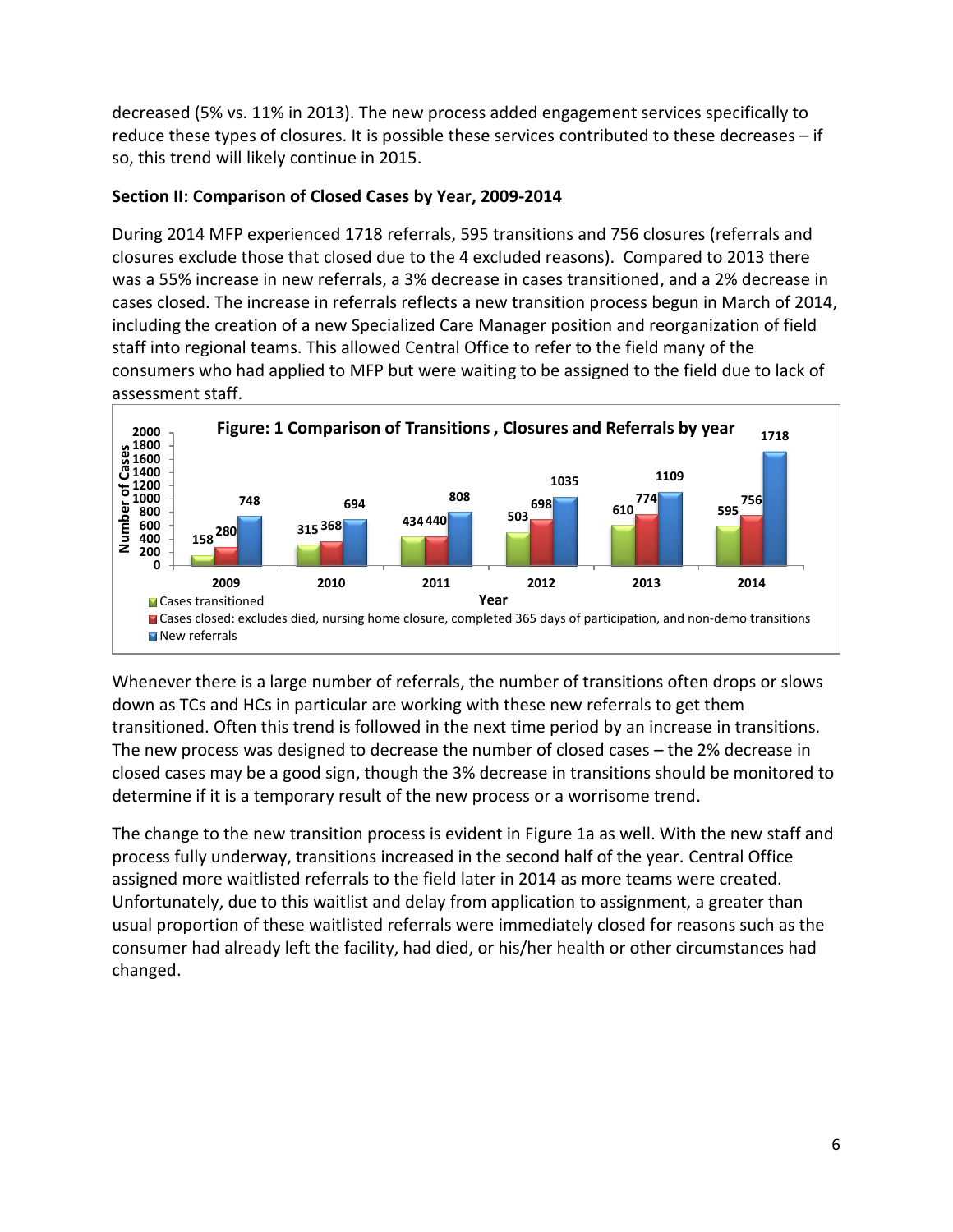

Continuing the trend of prior years, in 2014 the CT MFP program closed more cases than it transitioned (see Figures 2 and 2a), although both closures and transitions per 100 referrals were down substantially from 2013. One factor for 2014 was certainly the mass referral of hundreds of waitlisted MFP applicants, many of which were quickly closed as explained above. Closure and transitions per 100 referrals for the first half of the year were virtually identical to the second half.



Considering all cases that closed during 2014 regardless of referral year (n=756, without the 4 excluded closure reasons), the most frequent reason cases closed was "Transitioned to community before informed consent signed" (see Figure 3). This reason accounted for 37%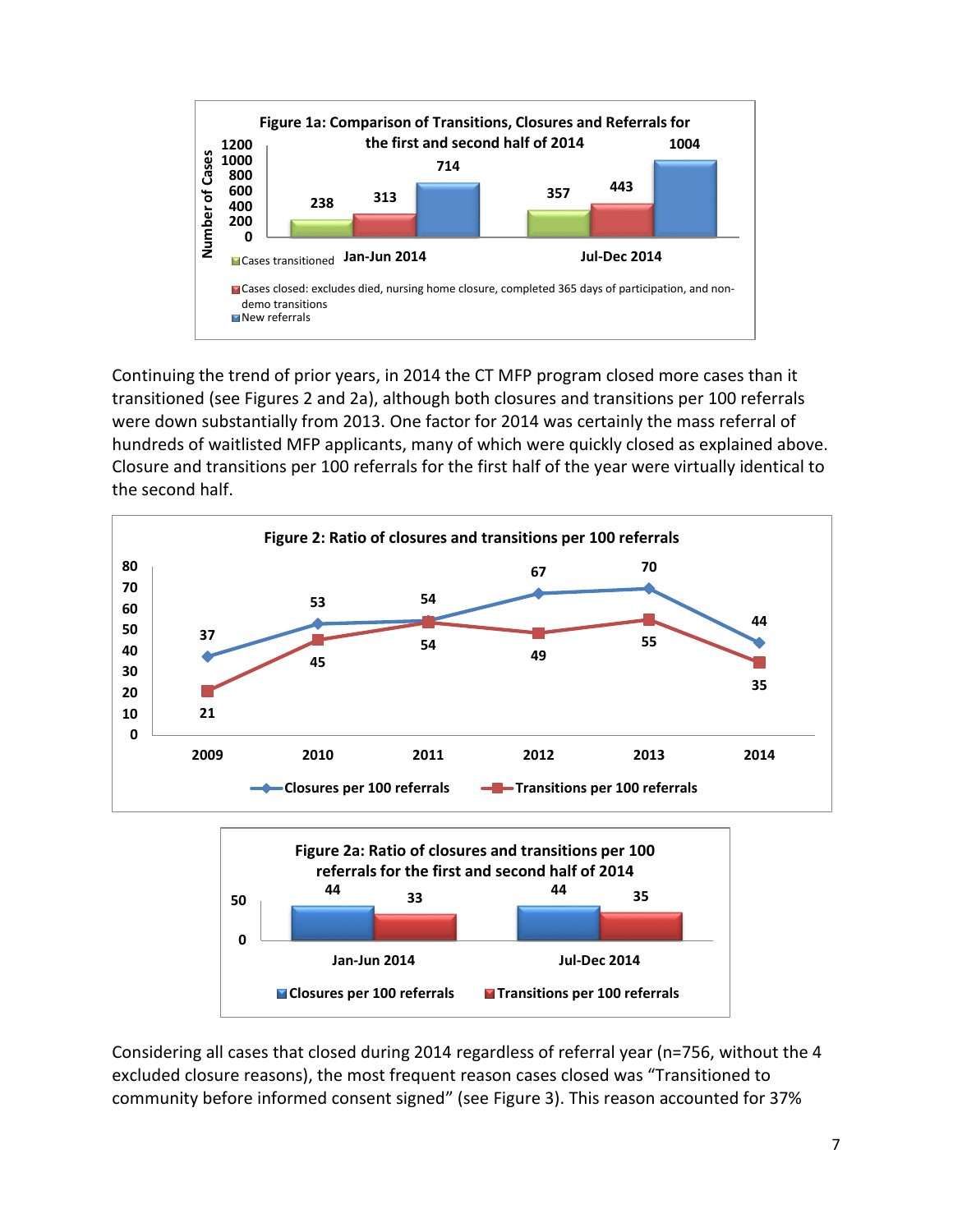(n=279) of closures during 2014, a 14% increase from 2013. This large increase is likely due to the mass referral of waitlisted applicants, who made different arrangements while awaiting referral. The second highest reason for closing a case during 2014 was "Participant changed their mind and would like to remain in the facility," accounting for 18% (n=132) of closures, a four percent decrease from 2013. The percentage of cases closed upon request of the COP or guardian also decreased slightly from 2013 (14% vs. 16%). The percentage of cases closed in 2014 because of high physical health needs (8%), re-institutionalization of 90 days or more (7%), or high mental health needs (3%) showed very little change from 2013. On the other hand, the percentage of cases closed because the participant would not cooperate with care planning process dropped notably from the year before – only 4% of cases closed because of this in 2014, compared with 12% in 2013. Engagement services and motivational interviewing training were added specifically to address readiness for change on the part of consumers and other involved individuals; it is possible these new services supported the decrease in the percentage of cases closed due to participant changing his/her mind, COP refusing participation, and participant noncooperation with care planning. The full effect of these services on closed cases will not be seen until 2015.



## **Section III: Analysis of Cases Closed Between January and December 2014**

A total of 1519 cases closed during 2014 regardless of the year they were referred to MFP. Cases that closed due to the following reasons were excluded: died (282), completed 365 days of participation (425), and non-demo transition services complete (56); the number of closed cases for further analysis in 2014 is 756. The remainder of this report focuses on these 756 closures (see Table 6). Table 6 shows basic characteristics of cases that closed under each reason. More detailed analysis was completed by reviewing the progress notes and the "My Community Choices" web information for a random sample of cases for each closure reason.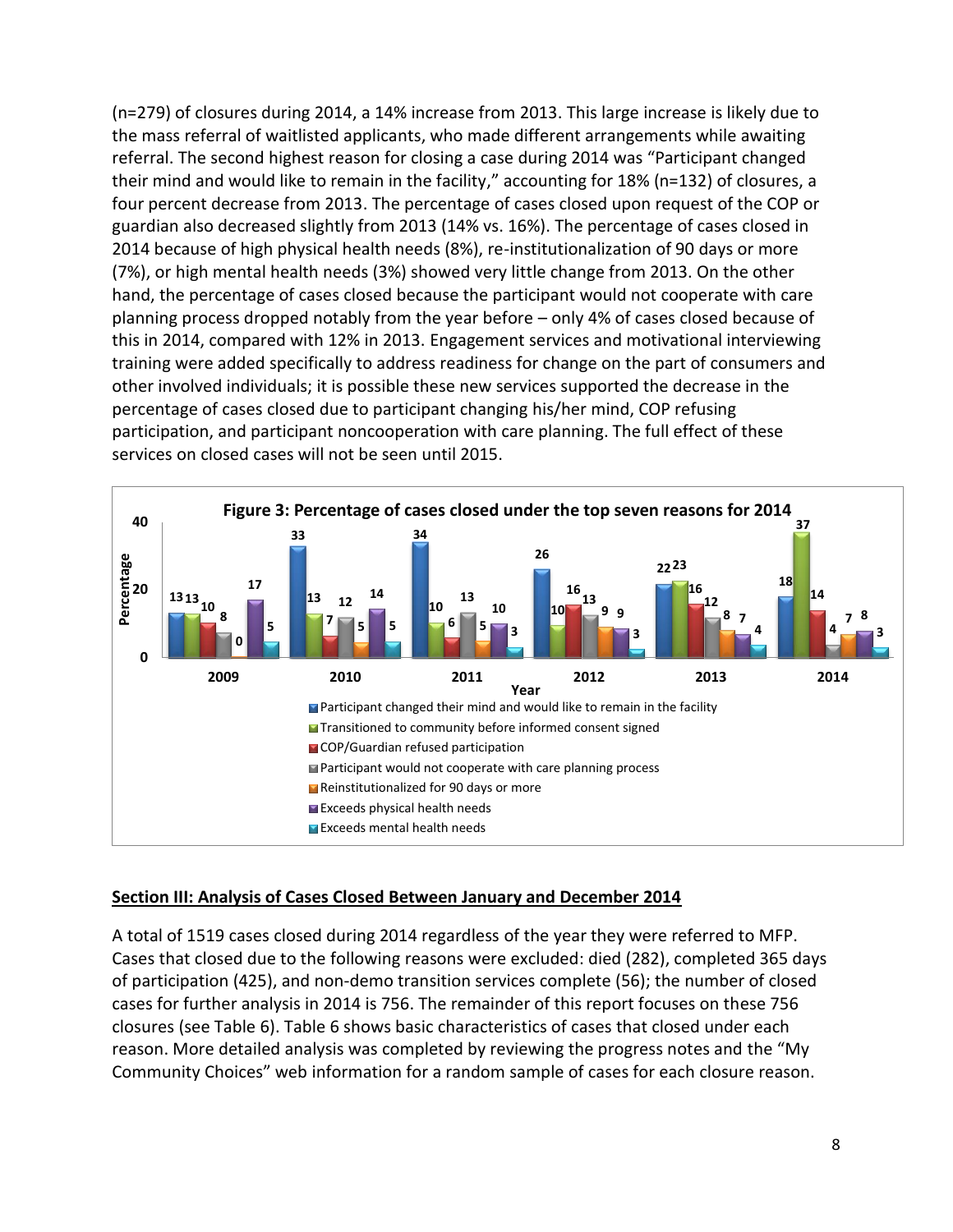| Table 6: Characteristics of consumers whose cases closed in 2014 |  |  |
|------------------------------------------------------------------|--|--|
|------------------------------------------------------------------|--|--|

| <b>Closure Reasons</b>                                                              | <b>Closures</b><br>N(%) | Female<br>N(%) | <b>Male</b><br>N(%) | Age<br>Range | Avg | % 65 or<br>older | Days from referral<br>to closure<br>Range | Avg    |
|-------------------------------------------------------------------------------------|-------------------------|----------------|---------------------|--------------|-----|------------------|-------------------------------------------|--------|
| <b>Transitioned to</b><br>community before<br>informed consent<br>signed            | 279 (37)                | 132 (35)       | 147 (39)            | 17-97        | 60  | 33               | $0 - 257$                                 | $n/a*$ |
| Participant<br>changed their<br>mind and would<br>like to remain in<br>the facility | 132 (17)                | 66 (18)        | 66 (17)             | 26-103       | 72  | 71               | 17-1924                                   | 267    |
| <b>COP/Guardian</b><br>refused<br>participation                                     | 105(14)                 | 47(13)         | 58 (15)             | 19-95        | 72  | 66               | 7-1096                                    | 221    |
| Other                                                                               | 58 (8)                  | 22(6)          | 35(9)               | 25-90        | 61  | 39               | 1-944                                     | 176    |
| <b>Exceeds physical</b><br>health needs                                             | 57(8)                   | 39(10)         | 18(5)               | 44-82        | 61  | 26               | 21-1776                                   | 304    |
| Reinstitutionalized<br>for 90 days or<br>more                                       | 51(7)                   | 34(9)          | 17(5)               | 31-95        | 67  | 51               | n/a                                       | n/a    |
| <b>Participant would</b><br>not cooperate with<br>care planning<br>process          | 29(4)                   | 11(3)          | 18(5)               | 40-98        | 67  | 59               | $9 - 540$                                 | 183    |
| <b>Exceeds mental</b><br>health needs                                               | 23(3)                   | 12(3)          | 11(3)               | 27-68        | 54  | 13               | 34-1090                                   | 246    |
| Participant not<br>aware of referral<br>and does not wish<br>to participate         | 11(2)                   | 7(2)           | 4(1)                | 47-88        | 69  | 55               | 13-138                                    | 70     |
| <b>Participant moved</b><br>out of state                                            | 11(2)                   | 6(2)           | 5(1)                | 37-85        | 61  | 55               | 21-958                                    | 402    |

Note: Percent totals may not equal 100 due to rounding

\*The average days to closure cannot be accurately calculated for this closure reason due to missing referral dates. Those cases missing referral dates (n=110, 39%) were never assigned to the field, often because they already transitioned to the community between applying to MFP and when their cases were ultimately going to be assigned to the field.

A detailed analysis of the most frequent closure reason "transitioned to community before informed consent signed" (n=279, 37%) was limited due to the lack of specific information. Nearly 40% of these cases (n=110) were never assigned to the field because they left the institution before assignment, leaving few notes on their activity. However, these consumers were more likely to be younger compared to consumers in other categories, with an average age of 60 and only a third age 65 or older (see Table 6). The mass assignment of the backlog of applications to the field meant that, in some cases, once the Specialized Care Manager received the referral and contacted the facility, he/she found out that the consumer had already transitioned without the assistance of MFP. These cases were then closed immediately. It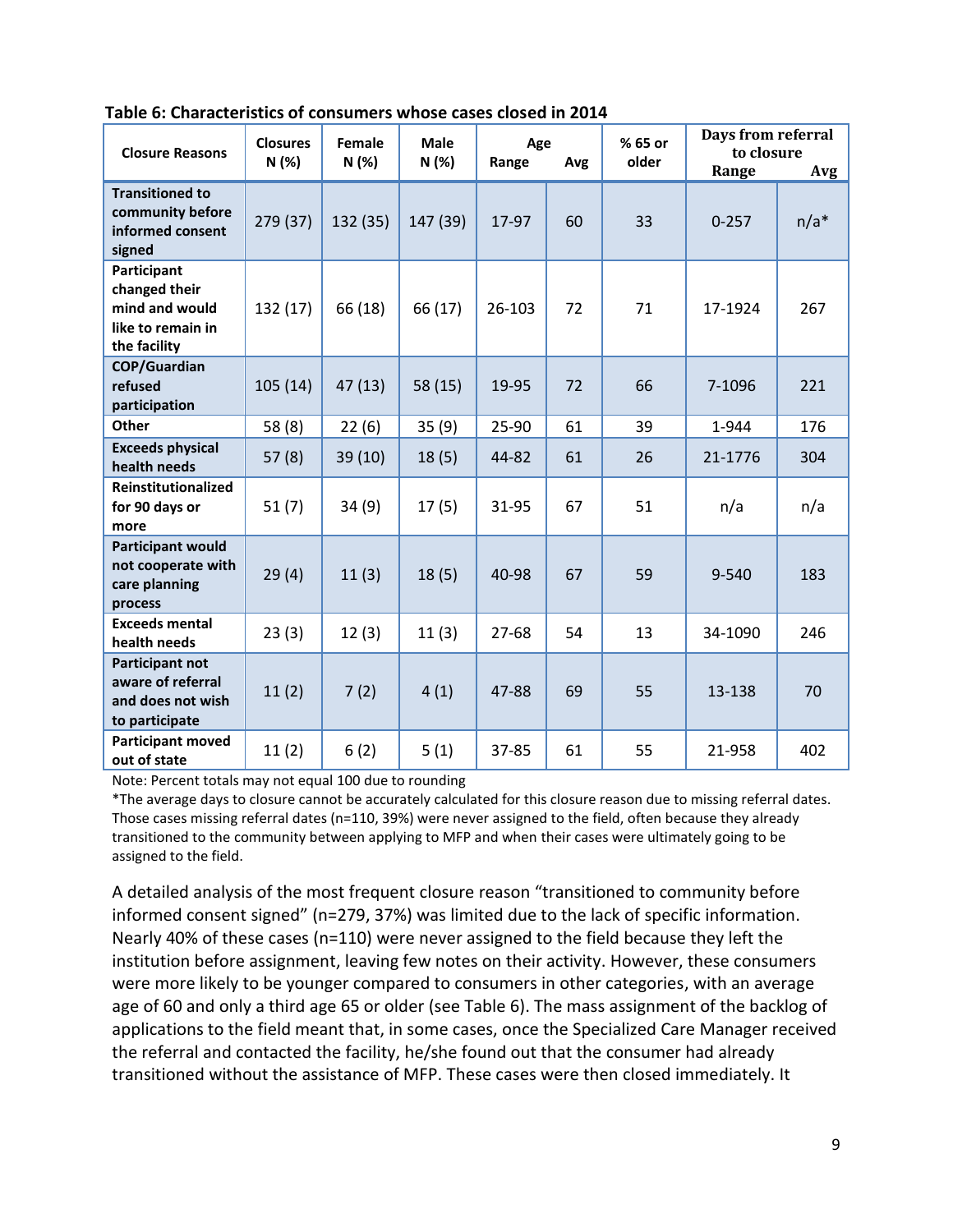should also be noted that the nearly 40% of cases that were never assigned, or "referred" to the field as mentioned above, do not have referral dates.

Cases that closed due to the reasons "participant changed their mind and decided to stay in the facility" and "COP/Guardian refused participation" had the highest average age of 72 years, with two-thirds or more age 65 or older. Although down by 4% from 2013, cases that closed because the participant changed their mind and wanted to stay in the facility still represented 17% (n=132) of all closures in 2014 and represented the second most common reason. Similar to previous years, an in-depth analysis of these cases showed the main reasons the participants changed their mind were: acclimation to the facility – feeling "comfortable" living there, the perception by consumers that their physical or mental health needs were significant and would be better met at a facility, wanting to go back to an old residence that was no longer a possibility, consumers being happy with the socialization at the facility, and the consumer's concern that living in the community would lead to an increase in isolation. The average length of time from referral to closure was 267 days, with a range of 17-1,924 days; 1,924 was the longest number of days for any of the reasons cases closed this year. The average age of consumers closed for this reason in 2014 was 2 years younger than in 2013.

A few quotes from several case notes where consumers changed their mind and decided to stay in the facility highlight these reasons:

- *"Consumer stated that she felt safe and happy there and wants to stay."*
- *"Consumer feels that the proposed plan would not be sufficient to meet his needs. Consumer reports that he is concerned over periods of time with no assistance. All of his family is in West Virginia. There is reportedly nobody in the area that could serve as backup or even assist him in the community for short periods of time."*
- *"Client refused assessment stating she would like to remain in the SNF [skilled nursing facility], her house is being sold and she does not wish to move into an apartment. The client also stated her son is moving to Maine and future plans could include relocating to Maine with her son."*
- *"SCM [specialized care manager] met with consumer at SNF with spouse present. He reports that he was interested in MFP when his wife was still in the community. She recently moved to the same SNF and they share a room. He is not interested in leaving SNF or in MFP at this time."*

Cases closed because the "COP/Guardian refused participation" accounted for 14% (n=105) of overall closures in 2014, down 2% from 2013. Similar to previous years, the main reasons COPs and guardians cited for their decision were a decline in consumer health from the time of the referral and the belief that the consumer needs 24-hour care to ensure their safety in the community. Two other common reasons were that the legal representative did not want to either be part of the back-up plan or to manage the consumer's personal care assistants (PCAs). Many of these consumers have mental health and memory issues and are unable to manage other health issues, such as diabetes, on their own. Some illustrative case notes include: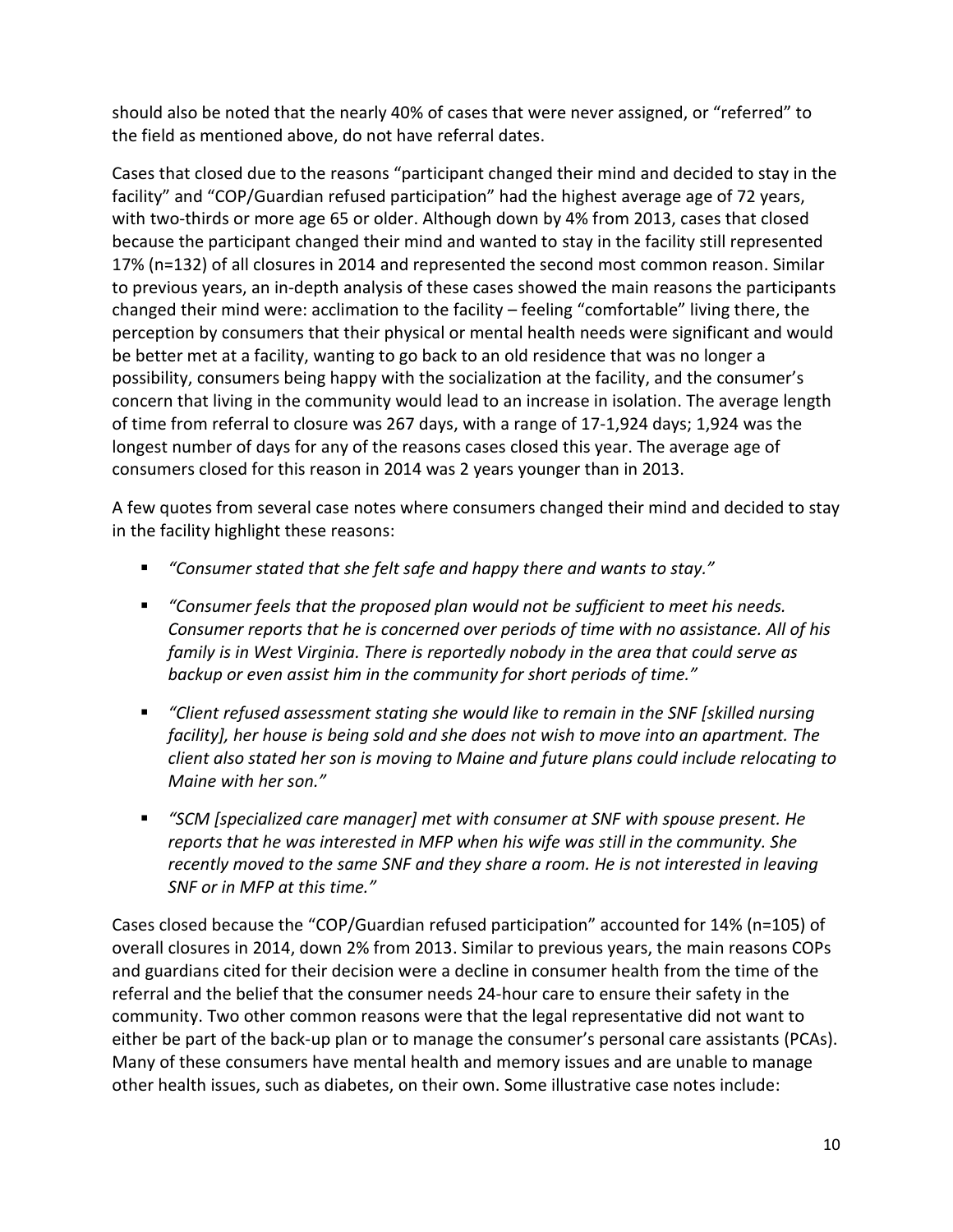- *"Conversation with sister [name]/COP. COP feels that safest place for client at this time is SNF. Due to client's complex health conditions - he requires 24/7 supervision and RN 4XD to administer two different insulin. Client is not able to manage his diabetes. Family is unwilling to get involved. Client has HX [history] of substance abuse and sister is convinced that he will go back to drinking as soon as he [leaves] SNF. Client has an end stage of renal failure. At this point - COP decided that client will remain in SNF."*
- *"Daughter/POA [power of attorney] for Mrs. [name] stated that since referral to MFP there have been multiple hospitalizations and a decision for long term placement has been made."*
- *"Durable POA reports that she would rather have him remain in the SNF for structure and socialization. Does not feel that he would benefit from living in the community with a live-in more than he would at SNF."*
- *"Wife is client's POA- she stated that "[name] can't go home. I was not aware of this referral... I am not interested in MFP, [name] is happy where he is. I can't take care of him." Wife is not interested in MFP program, she does not want her spouse to return to the community."*
- *"Conservator would like to close referral as consumer has not been medically stable going from psych ward to medical ward since Feb 2014."*
- *"Spoke with his brother who is his conservator and he is very opposed to any move to a setting without 24 hour support. He felt he would be unsafe due to his history of falls and need for constant supervision and support with ADLs."*

Exceeding physical health needs accounted for 8% of closures (n=57), a one percent increase from 2013. Some examples of this reason include:

- *"At this time the client would require nursing visits three times per day for insulin injections as well as finger sticks for sliding scale coverage. The cost of nursing services as well as other services client will require to ensure health and safety, RA and CSP, will greatly exceed the cost cap."*
- *"SCM called and spoke to consumer in order to inform her that her case will be closed as the waiver does not currently meet her medical needs (2 person Hoyer transfer). SCM explained if she can continue to work on being able to assist with transfers then she can re-apply to the program."*
- *"Received proposed care plan, client with a diagnosis of dementia, unable to self-direct PCAs, family does not wish to participate with the MFP program. Client's POC [plan of care] exceeds the cost cap."*

Reasons for closing a case due to exceeding mental health needs accounted for 3% of overall closures (n=23). Similar to findings from 2012 and 2013, these consumers mainly had a diagnosis of anxiety, depression, or bipolar disorder. The main health issues continue to be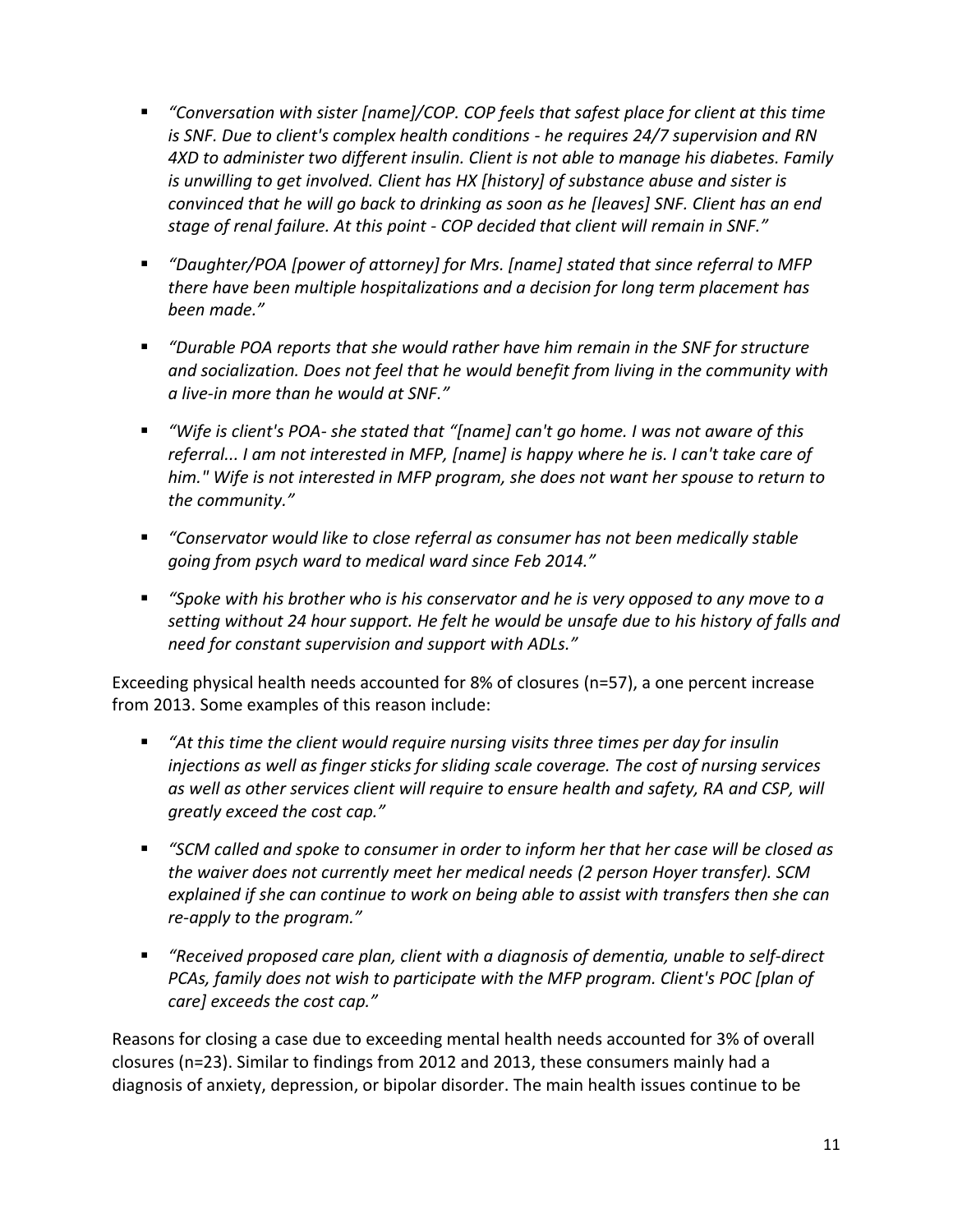mental health, uncontrolled diabetes, the need for dialysis multiple times a week, and dementia.

- *"Client has dementia - cannot sign for himself, no COP/COE - family has not called back or made contact, client will be 64 in April and can be assessed by the Elder Waiver."*
- *"Client was d/c'd [discharged] from Chelsea Place to the IOL [Institute of Living] in Hartford. Client requires a higher level of care. The IOL is trying to get client admitted to CVH [CT Valley Hospital]."*

Reinstitutionalization for 90 days or more accounted for 7% of overall closures (n=51), down by 1% from 2013. A variety of reasons contributed to participants needing to be re-admitted to an institution including: a long-term hospital stay or multiple hospitalizations; complications arising from a fall; various health reasons such as diabetes, mental health, stroke, or wound care; and substance use problems.

Finally, cases closed because the participant would not cooperate with the care planning process represented 4% of cases closed in 2014, a 8% decrease from 2013. Establishing Medicaid eligibility for consumers who were over income or assets played a role in just under one-third of these cases.

- *"Client over income limit; refuses Pooled Trust in order to become financially eligible."*
- *"Client moved out of facility prior to any plans, not living at reported address, whereabouts unknown."*

Another noteworthy point was that 112 of the cases closed in 2014 were closed more than one year after referral. These represented 19% of closed cases (excluding cases without referral dates and those closed for the 4 excluded closure reasons). Reasons these cases closed varied. The reason with the lowest average amount of time from referral to closure was "participant not aware of referral and does not wish to participate" at 70 days, and the highest was "participant moved out of state" with an average of 402 days. Interestingly, the participants who changed their mind and decided to remain in the facility due to feeling happy and/or comfortable there were not necessarily those that had a longer average time between referral and closure. It was often the participants with declining health that had changed their mind and wanted to remain in the facility that had the longer average time from referral to closure.

# **Transition Challenges**

Compared to previous reports, the distribution and order of transition challenges for cases closed in 2014 differed somewhat (see Table 7). As in 2013, physical health was still the biggest challenge, identified as a challenge for 18% consumers, similar to the 17% in 2013. In 2013, it was followed by challenges related to mental health (14%), waiver/HCBS package (13%), consumer engagement (13%), housing (10%), and services and supports (10%). In 2014, field staff identified housing as the second largest challenge, representing 15% of cases. This was followed by services and supports (12%), mental health (11%), waiver/HCBS package (10%), and consumer engagement (9%).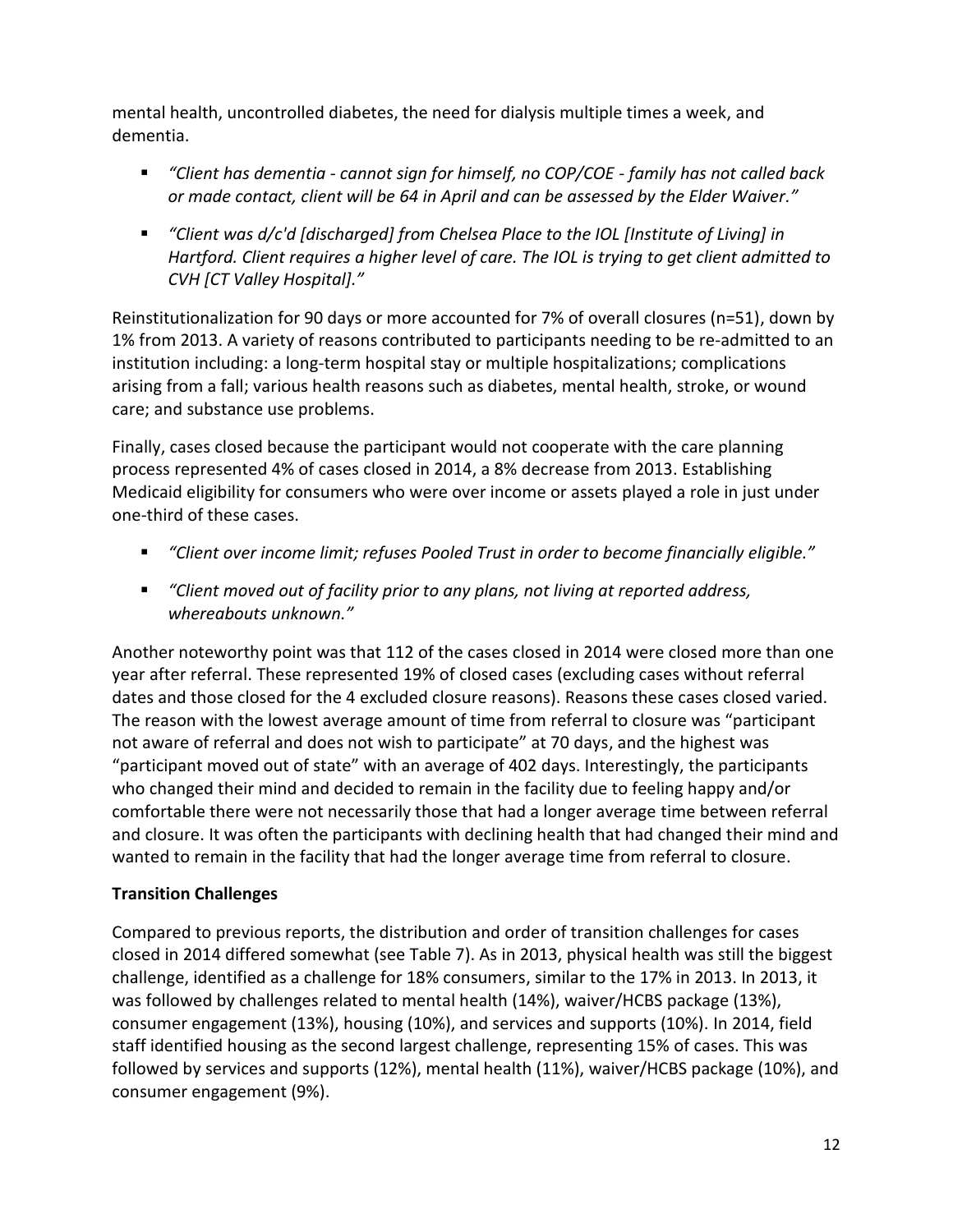|                              | 2014           | 2013           |
|------------------------------|----------------|----------------|
| <b>Transition Challenges</b> | %              | %              |
| <b>Physical health</b>       | 18             | 17             |
| <b>Housing</b>               | 15             | 10             |
| <b>Services and Supports</b> | 12             | 10             |
| <b>Mental health</b>         | 11             | 14             |
| <b>Waiver/HCBS package</b>   | 10             | 13             |
| <b>Consumer engagement</b>   | 9              | 13             |
| <b>Financial</b>             | 8              | 5              |
| <b>MFP Central Office</b>    | 5              | 4              |
| <b>Involved others</b>       | 4              | 6              |
| Legal                        | 4              | 4              |
| <b>Facility</b>              | $\overline{2}$ | $\overline{2}$ |
| <b>Other</b>                 | 2              | 2              |

**Table 7: Transition challenges by category for cases closed in 2014 and 2013**

Over half (53%) of those with physical health challenges had the sub-challenge 'Current, new, or undisclosed physical health problem or illness.' For consumers with housing challenges, almost half (49%) did not have affordable, accessible community housing. Consumers with services and supports challenges most often faced challenges related to lack of PCA, home health, or other paid support staff (38%) and lack of transportation (22%). Consumers with mental health challenges most often faced challenges related to current, new, or undisclosed mental health problem or illness (30%) and dementia or cognitive issues (29%). Specific housing concerns identified were that the consumer wanted to go back to the housing situation they were in before they went into the facility, but then found that it was not possible, for reasons such as necessary modifications were not possible or the house was sold.

Multiple factors likely account for this re-ordering of the top six challenges. Year 2014 saw the implementation of a new transition process, with the development of a new field position and creation of regional teams. This allowed for the assignment of many waitlisted MFP applications, some of which were quickly closed as the person was no longer at the facility. The addition of new field staff meant that the TCs and HCs could have more open cases.

## **Conclusion**

Many of the 2014 findings were similar to the 2012 and 2013 closed cases reports. As in 2013, there continues to be a growing awareness of MFP among consumers, legal representatives, and other stakeholders. Some consumers had previous referrals or knew someone who had transitioned with MFP. Consumers' characteristics were similar to 2012/13 consumers; for example, consumers whose cases closed due to changing their mind and deciding to stay in the facility had the highest average age (72), while consumers closed for exceeding mental health needs had the lowest age average (54). Similar to last year, some consumers reported feeling happy and/or comfortable at the facility and did not want to move to the community due to fear of isolation. This observation offers an area that could be addressed in multiple ways, such as proactively connecting consumers, along with family and friends, to community and recreational programs prior to transition, or providing transportation to social activities and